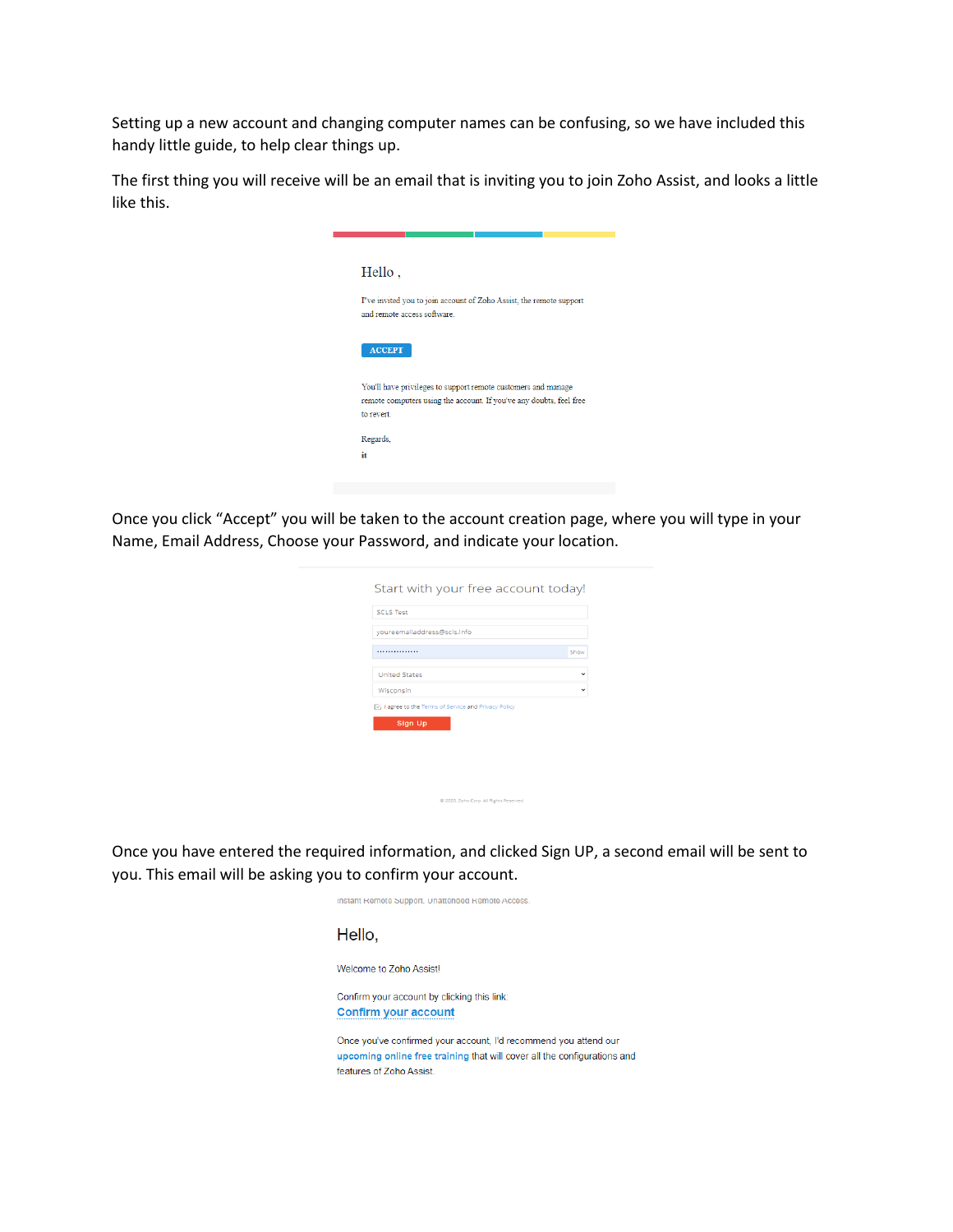Upon clicking on the Confirm link, a new page will appear asking for you to Verify the account. After verifying a new page will show up that says the invitation to join is expired. You can safely ignore and close that page.



Your invitation to join the account has expired.

Please contact your account administrator.

Now that your account is created, you can log in at assist.zoho.com, and we can show you how to change the computer names.

When you log in, you will be brought to the Unattended Access screen. You will want to click on the Deployment button on the upper left side.

| <b>ZOHO</b> Assist             |                                                                                                   | <b>Unattended Access</b>         | <b>Reports</b> | <b>Settings</b> |                   |                                  |  |  |  |  |
|--------------------------------|---------------------------------------------------------------------------------------------------|----------------------------------|----------------|-----------------|-------------------|----------------------------------|--|--|--|--|
| ∍<br><b>Devices</b>            |                                                                                                   | Q Search devices or active users |                |                 |                   | <b>RR</b> Devices<br><b>O</b> Re |  |  |  |  |
| <b>RA</b><br><b>Deployment</b> | Œ<br>NOTE: If you would like to boot up offline devices, you must enable Wake On LAN setting now. |                                  |                |                 |                   |                                  |  |  |  |  |
| 舂<br><b>Settings</b>           | All Groups $\vee$                                                                                 | $\triangledown$                  |                |                 |                   |                                  |  |  |  |  |
|                                | $Device(s) =$                                                                                     |                                  |                |                 | <b>IP Address</b> | Platform                         |  |  |  |  |
|                                | $\bullet$ OREPD36                                                                                 |                                  |                |                 | 205.213.104.113   | $=$                              |  |  |  |  |
|                                | $\bullet$ OREPD37                                                                                 |                                  |                |                 | 205.213.104.113   | $=$                              |  |  |  |  |
|                                | $\bullet$ OREPD38                                                                                 |                                  |                |                 | 205.213.104.113   | $=$                              |  |  |  |  |
|                                | $\bullet$ OREPD41                                                                                 |                                  |                |                 | 205.213.104.113   | 45                               |  |  |  |  |
|                                | $\bullet$ OREPD42                                                                                 |                                  |                |                 | 205.213.104.113   | $\equiv$                         |  |  |  |  |
|                                | OREPD47                                                                                           |                                  |                |                 | 205.213.104.113   | $\equiv$                         |  |  |  |  |
|                                | $\bullet$ OREPD48                                                                                 |                                  |                |                 | 205.213.104.113   | $=$                              |  |  |  |  |
|                                | $\bullet$ OREPD53                                                                                 |                                  |                |                 | 205.213.104.113   | $\approx$                        |  |  |  |  |
|                                |                                                                                                   | $\bullet$ OREPD54                |                |                 | 205.213.104.113   | $=$                              |  |  |  |  |
|                                | $\bullet$ OREPD55                                                                                 |                                  |                |                 | 205.213.104.113   | 45                               |  |  |  |  |

From there you will find a similar screen. Then hover over the computer name that you would like to change, and a pencil will appear next to it. Click on the pencil to change the name.